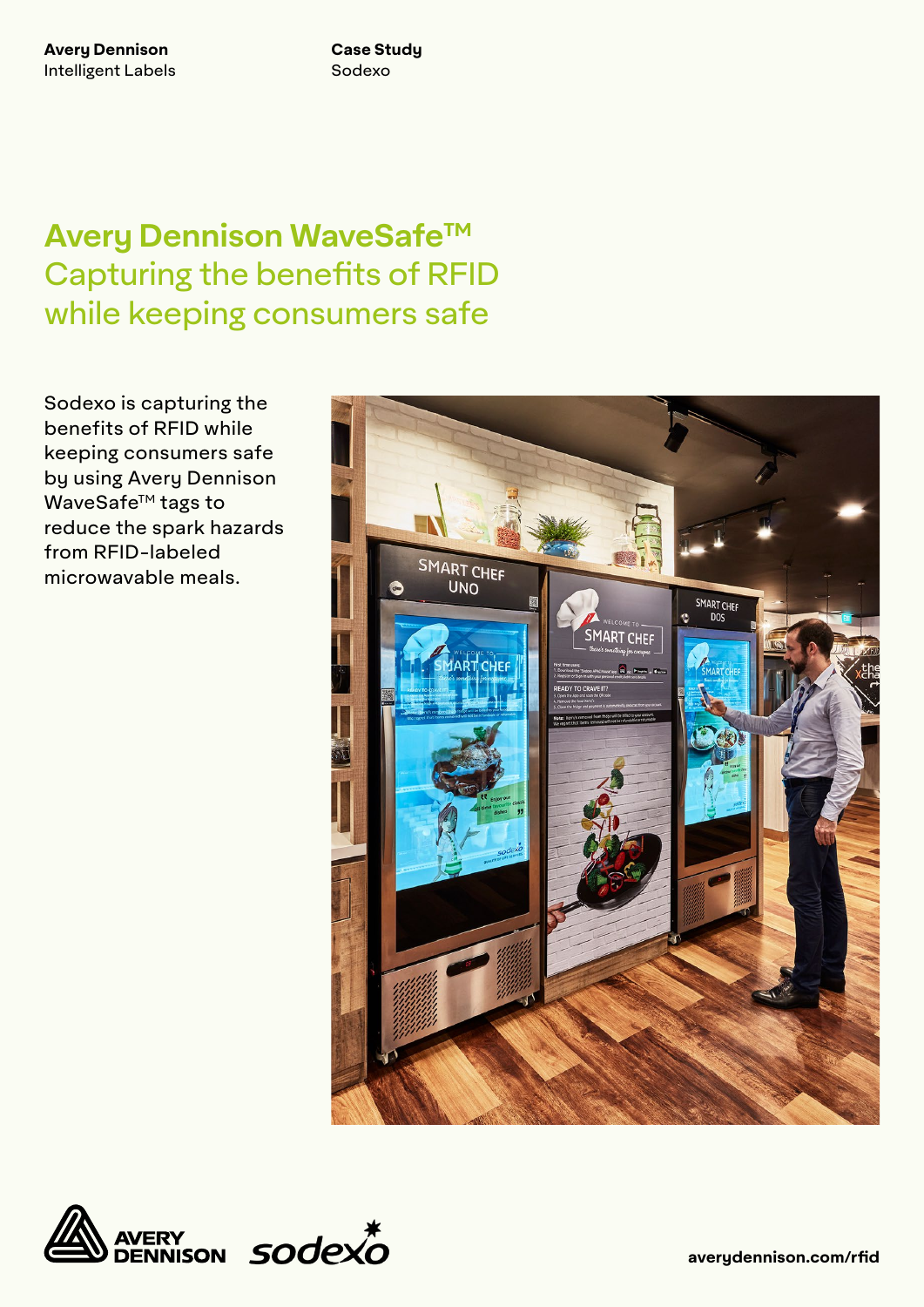This system is not only convenient to the users; It also helps clients lower labor costs, reduce food waste, and better manage their inventory.



### **SmartChef Powered by [SmartFridge](https://www.youtube.com/watch?v=ALWdlWqucPM)**

Based in Paris, Sodexo is one of the largest multinational corporations providing food services and facilities management services. In October 2018, Sodexo piloted SmartChef, a grab-to-go food concept powered by SmartFridge, to provide convenient, all-day food access. Invented by CryoWerx, a Singapore-based engineering and technology company, SmartFridge is a fully-automated self-service vending machine that provides ready-to-eat options including hot entrees, healthy snacks, and beverages. It is also RFID-enabled, providing a cashless experience.

Each item in a SmartFridge is tagged with an RFID inlay. Through the SmartChef app, consumers simply scan the machine's unique QR code to unlock the fridge and take what they want. As soon as the door closes, SmartFridge reads the remaining items to identify the consumer's selections, which are then automatically billed to their preferred payment mode. This system is not only convenient to the users; It also helps clients lower labor costs, reduce food waste, and better manage their inventory. Precise tracking and tracing enable operators to efficiently replenish and manage the machines, while promotions can be digitally displayed on the face of the fridge to offer discounts on items near expiration.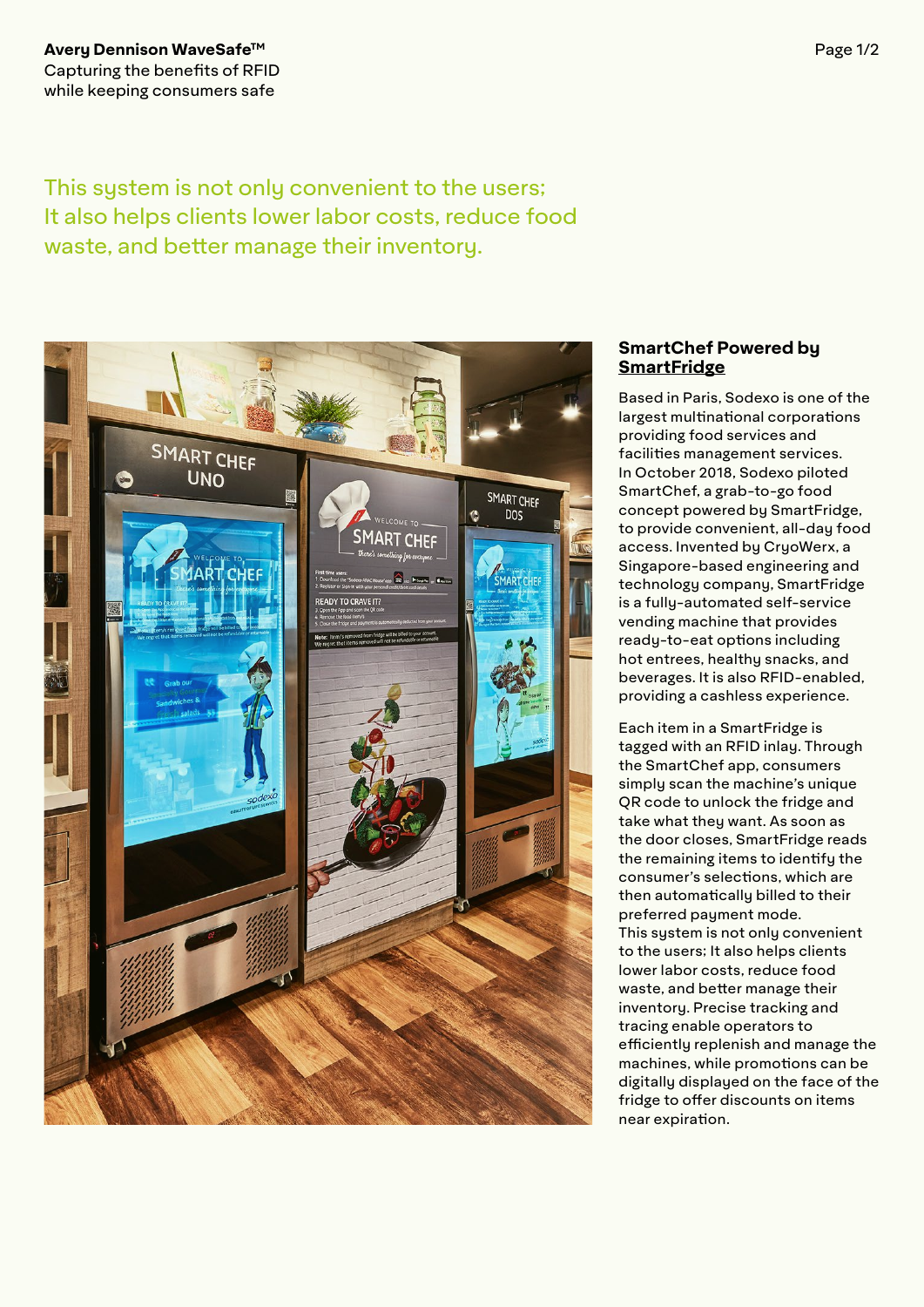### **The Challenge The Solution**

As microwaving standard aluminum components could potentially cause sparking or even create a noticeable flame, consumers are instructed to remove the RFID tags from the food items before microwaving them – a requirement that is critical to consumer safety, but at the same time something that can easily be overlooked. The team had run into a challenge: How could it benefit from a combined technology of RFID and SmartFridge while ensuring consumer safety?

WaveSafe<sup>™</sup> is the first microwavesafe UHF RFID solution developed by Avery Dennison in 2017 and introduced to the market in 2019, for item-level tagging of frozen packaged foods while ensuring food safety compliance. WaveSafe™ is designed to prevent arcing or heat build-up during microwaving while still delivering highly accurate read rates for item tracking.

"Safety is such a big issue and we take consumer health to heart," says Darwin Gosal, CEO at CruoWerx. "A few months after conceptualizing SmartChef, we were introduced to WaveSafe™ which was a great fit for our needs. Our sole focus now is expanding and accelerating the use of SmartFridge globally, which is extremely exciting."



### 66

A few months after conceptualizing SmartChef, we were introduced to WayeSafe™ which was a great fit for our needs. 99

**Darwin Gosal, CEO at CryoWerx.**